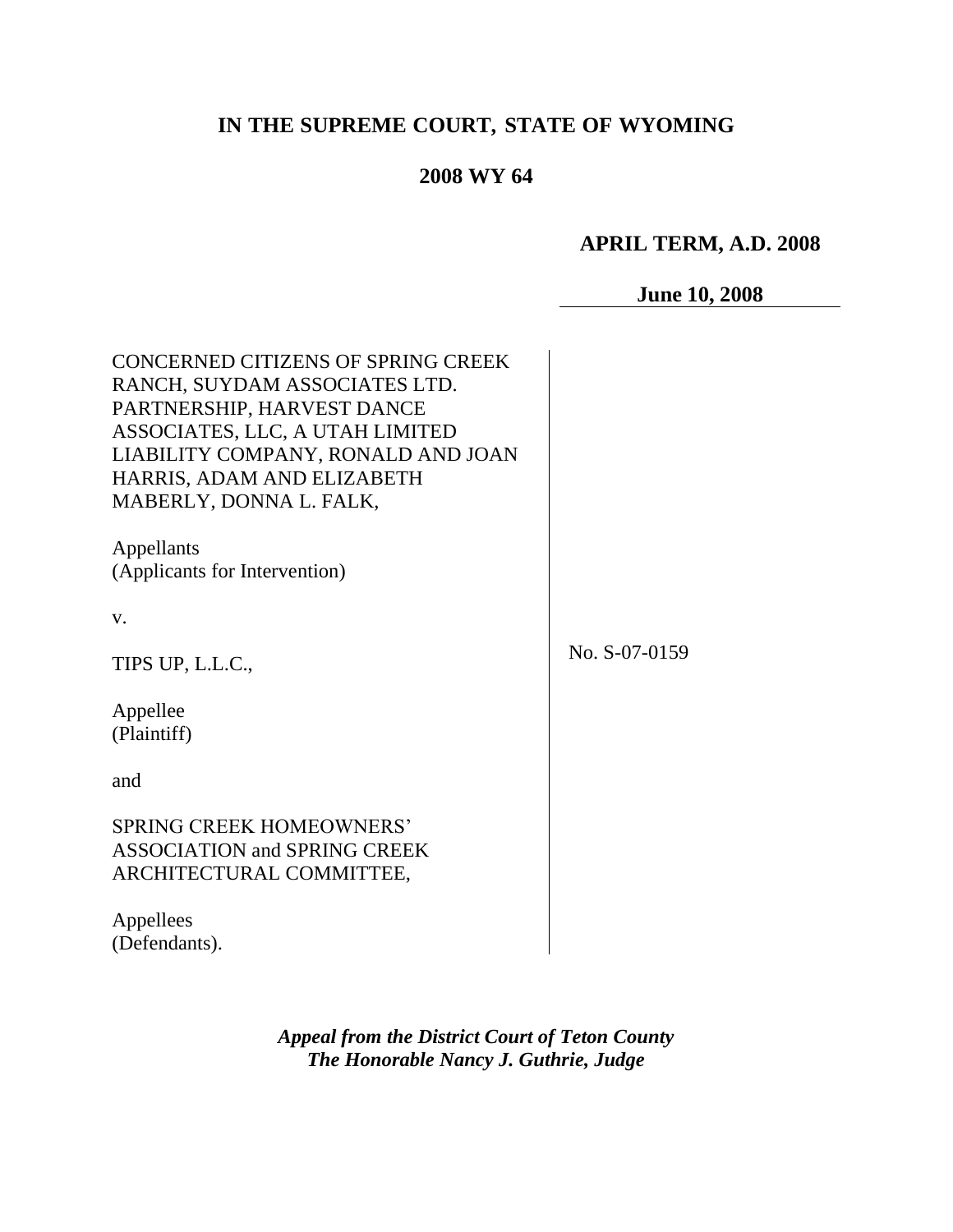#### *Representing Appellants:*

Abigail Susan Moore and Joseph F. Moore, Jr., Moore, Myers & Garland, LLC, Jackson, Wyoming. Argument by Ms. Moore.

#### *Representing Appellee Tips Up:*

David B. Hooper, Hooper Law Offices, P.C., Riverton, Wyoming; Raymond E. Loughrey, Kirkpatrick & Lockhart Preston Gates Ellis, LLP, San Francisco, California. Argument by Mr. Hooper.

#### *Representing Appellees Spring Creek Homeowners' Association, and Spring Creek Architectural Committee:*

Edward Frank Hess, Hess Carlman & D'Amours, LLC, Jackson, Wyoming; William H. Short, HindmanSanchez, P.C., Arvada, Colorado. Argument by Mr. Short.

*Before GOLDEN, HILL, KITE, and BURKE, JJ., and ARNOLD, D.J.*

**NOTICE: This opinion is subject to formal revision before publication in Pacific Reporter Third. Readers are requested to notify the Clerk of the Supreme Court, Supreme Court Building, Cheyenne, Wyoming 82002, of any typographical or other formal errors so that correction may be made before final publication in the permanent volume.**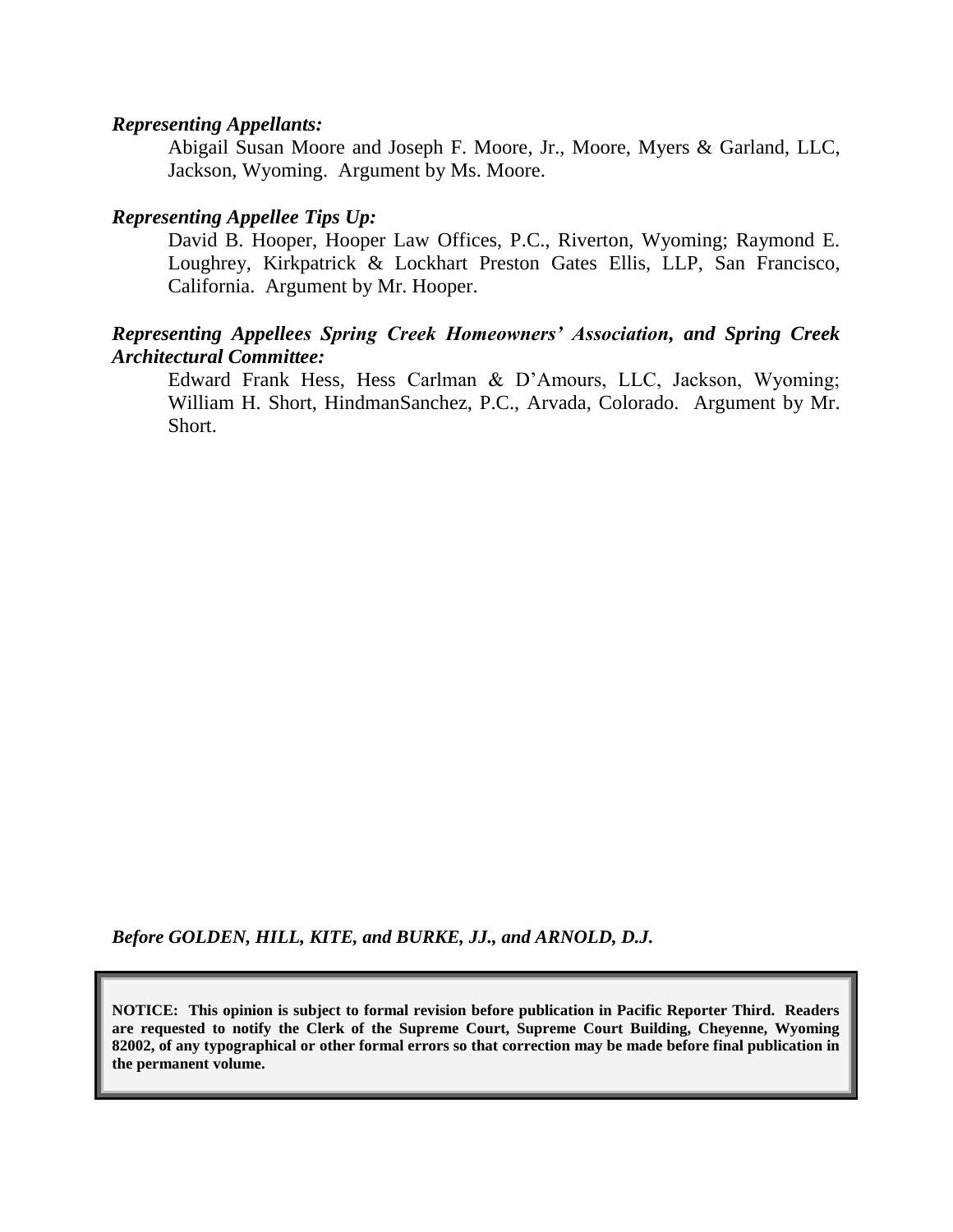#### **ARNOLD, District Judge.**

[¶1] Appellants appeal the district court's denial of their motion to intervene in a dispute between their homeowners' association and another property owner. We will affirm.

#### *ISSUES*

[¶2] Proposed Intervenors raise the following issues on appeal:

- 1. Whether the district court properly denied Proposed Intervenors' Motion to Intervene as of Right?
- 2. Whether the district court properly denied Proposed Intervenors' Motion for Permissive Intervention?

#### *FACTS*

[¶3] Tips Up, L.L.C. (Tips Up) purchased a fifty (50) percent interest in a parcel of real property near Jackson, Wyoming, identified as Lot 5 of the Final Plat for Spring Creek Ranch. According to Tips Up, it purchased the parcel of real property in early 2004 with the intent of subdividing the parcel. After subdividing the parcel, Tips Up planned that Aman-style family homes would be built by Alexander H. Schilling, a member of Tips Up, and other buyers. Lot 5 is benefited and encumbered by Covenants, Conditions and Restrictions (CC&Rs) recorded prior to the acquisition of interest by Tips Up. The entire Spring Creek Ranch development is also governed by *Architectural Controls and Design Guidelines*. The Spring Creek Homeowners' Association and the Spring Creek Architectural Committee were created for purposes including, among others, managing and enforcing the CC&Rs and the *Architectural Controls and Design Guidelines*.

[¶4] Mr. Schilling, acting on behalf of Tips Up, submitted a Preliminary Architectural Plan to the Architectural Committee in June 2004. On June 21, 2005, the Architectural Committee rejected Mr. Schilling's Preliminary Architectural Plan, finding that it did not comply with the *Architectural Controls and Design Guidelines*.

[¶5] Mr. Schilling appealed the Architectural Committee's decision to the Board of Directors of the Spring Creek Homeowners' Association (Board of Directors) on July 18, 2005. On August 15, 2005, the Board of Directors remanded the appeal back to the Architectural Committee instructing it to make the entire record of the Architectural Committee's proceedings available to Mr. Schilling. Mr. Schilling, on behalf of Tips Up, again submitted the Preliminary Architectural Plan on September 12, 2005. After a meeting, the Architectural Committee reaffirmed its previous rejection of the Preliminary Architectural Plan.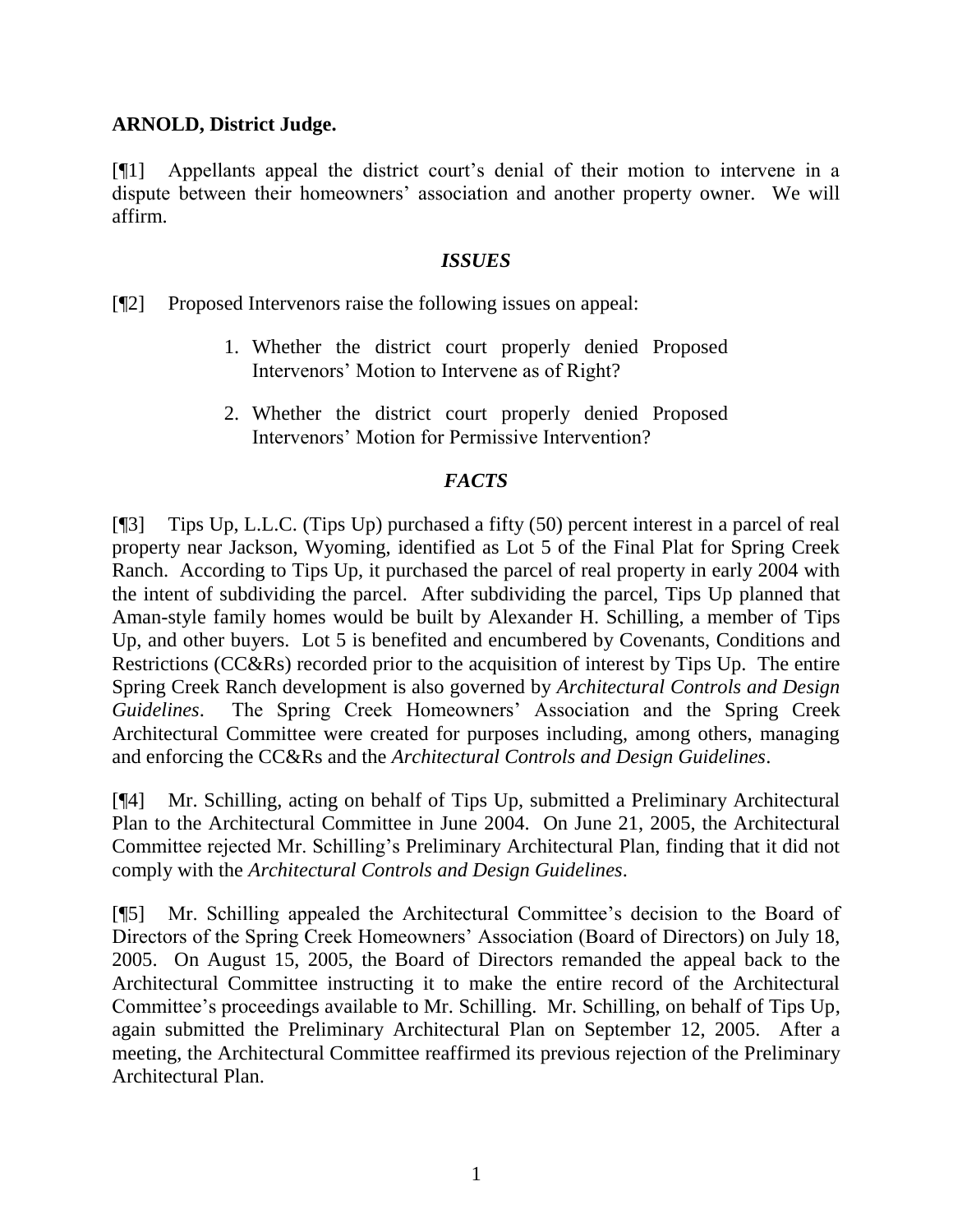[¶6] On October 26, 2005, Mr. Schilling, on behalf of Tips Up, appealed the Architectural Committee's decision to the Board of Directors. The Architectural Committee responded to Mr. Schilling's appeal on November 7, 2005. Mr. Schilling filed his reply on November 21, 2005. On December 15, 2005, the Board of Directors upheld the Architectural Committee's decision rejecting Tips Up and Mr. Schilling's request.

[¶7] Tips Up filed suit against the Homeowners' Association and the Architectural Committee on July 10, 2006, seeking declaratory and injunctive relief. Tips Up claims the Board of Directors and Architectural Committee failed to act in good faith or with due diligence in reviewing its Preliminary Architectural Plan. On July 28, 2006, the Homeowners' Association and the Architectural Committee submitted their collective Answer.

[¶8] On March 27, 2007, Concerned Citizens of Spring Creek Ranch, Suydam Associates Ltd. Partnership, Harvest Dance Associates, LLC, Ronald and Joan Harris, Adam and Elizabeth Maberly, and Donna L. Falk (hereinafter collectively referred to as Proposed Intervenors) submitted their Motion to Intervene as New Party Defendants. Proposed Intervenors motioned the Ninth Judicial District Court to intervene, as of right or permissively, pursuant to Rule 24 of the Wyoming Rules of Civil Procedure.

[¶9] Tips Up filed its opposition to the motion to intervene on April 20, 2007. The Homeowners' Association and the Architectural Committee filed its opposition on May 11, 2007. On May 17, 2007, Proposed Intervenors submitted their response to the parties' opposition.

[¶10] The Ninth Judicial District Court held a hearing on Proposed Intervenors' motion to intervene on May 18, 2007. On May 25, 2007, the district court entered an Order Denying Motion to Intervene. The district court found that Proposed Intervenors had failed to prove all conditions required by Wyoming law in order to intervene as of right. The Proposed Intervenors filed their notice of appeal on June 25, 2007.

#### *STANDARD OF REVIEW*

[¶11] Two kinds of intervention exist: intervention of right and permissive intervention. W.R.C.P. 24. In reviewing a denial of intervention of right, both questions of law and judicial discretion exist. *Halliburton Energy Services, Inc. v. Gunter*, 2007 WY 151, ¶ 5, 167 P.3d 645, 648 (Wyo. 2007) (quoting *Masinter v. Markstein*, 2002 WY 64, ¶ 7, 45 P.3d 237, 240 (Wyo. 2002)). In order for an applicant for intervention of right to be allowed to participate, he or she must meet four conditions, which are discussed in detail below. *State Farm Mut. Auto. Ins. Co. v. Colley*, 871 P.2d 191, 194 (Wyo. 1994) (citing *James S. Jackson Co., Inc. v. Horseshoe Creek Ltd.*, 650 P.2d 281, 286 (Wyo. 1982)). The first three conditions of intervention of right are questions of law. *Halliburton*, ¶ 5, 167 P.3d at 648 (quoting *Masinter*, ¶ 7, 45 P.3d at 240-41). "This [C]ourt accords no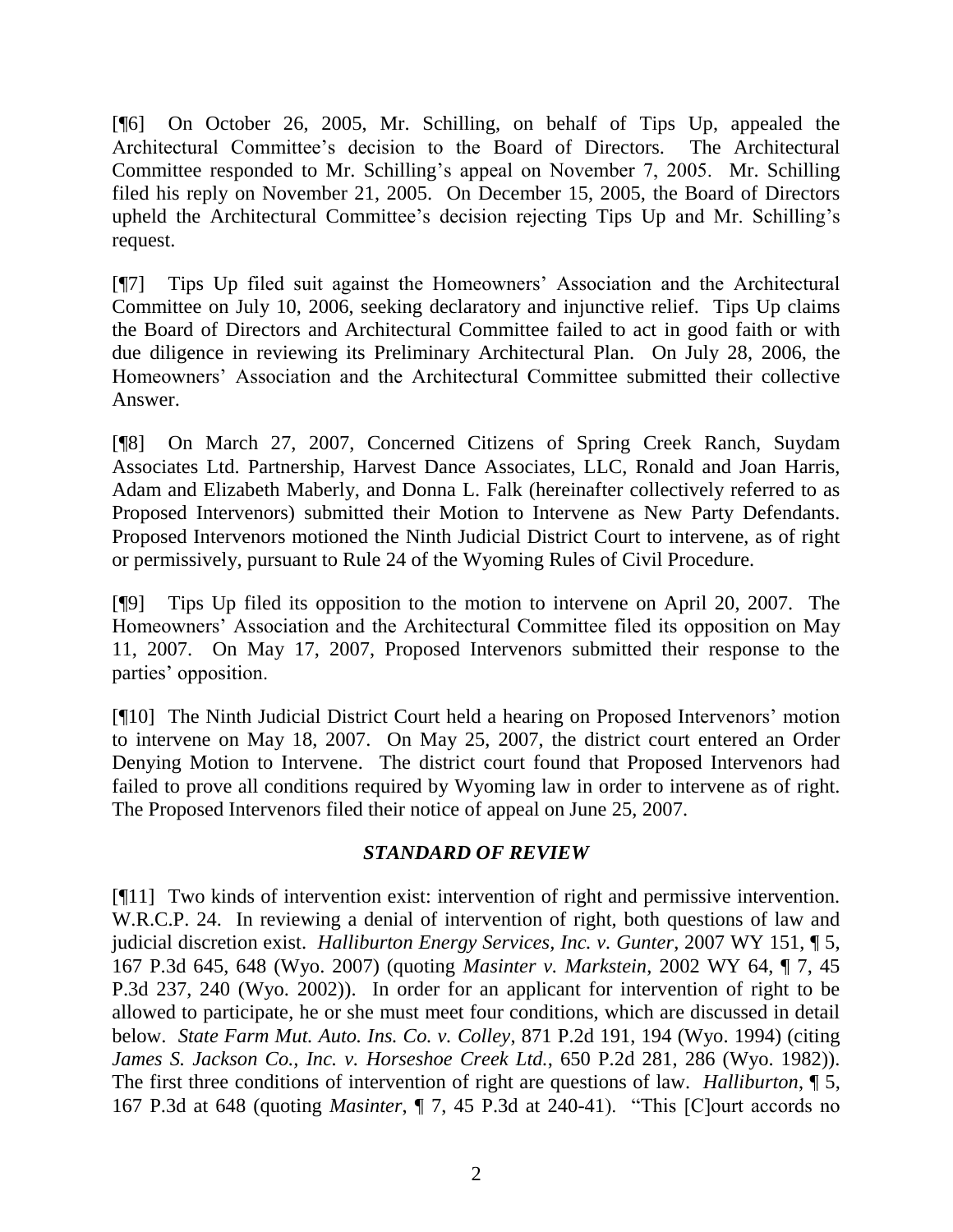deference to a district court's decisions on issues of law." *Masinter*, ¶ 7, 45 P.3d at 240. Because the first three conditions of intervention of right are questions of law, this Court will reverse the district court's denial of intervention of right if it erroneously denied intervention of right based on the first, second, or third conditions. *Id.* at 240-41. The fourth condition, however, is a "matter within the discretion of the district court." *Id.* at 241.

> The district court is permitted to weigh the timeliness of an application to intervene in light of the circumstances of the particular case, including whether the applicant may have sought intervention earlier. Therefore, to prevail on an appeal from a finding that an application to intervene is untimely, an abuse of discretion must be demonstrated.

*Id.*

[¶12] The district court's denial of a motion for permissive intervention is given deference. *Halliburton*, ¶ 9, 167 P.3d at 649. This Court reviews the district court's denial of a motion for permissive intervention for an abuse of discretion. *Id.*

#### *DISCUSSION*

## **A. Intervention of Right**

. . .

[¶13] Intervention is governed by Rule 24 of the Wyoming Rules of Civil Procedure. Intervention is defined as "the process by which a non-party becomes a party to a lawsuit, either as an additional plaintiff or an additional defendant." *Halliburton*, ¶ 4, 167 P.3d at 648 (citing *Black's Law Dictionary* 840 (8th ed. 2004)). Two kinds of intervention exist: intervention of right and permissive intervention. W.R.C.P. 24. With regard to the first type of intervention, the Wyoming Rules of Civil Procedure provide as follows:

> (a) *Intervention of right*.– Upon timely application anyone shall be permitted to intervene in an action:

> > (2) When the applicant claims an interest relating to the property or transaction which is the subject of the action and the applicant is so situated that the disposition of the action may as a practical matter impair or impede the applicant's ability to protect that interest, unless the applicant's interest is adequately represented by existing parties.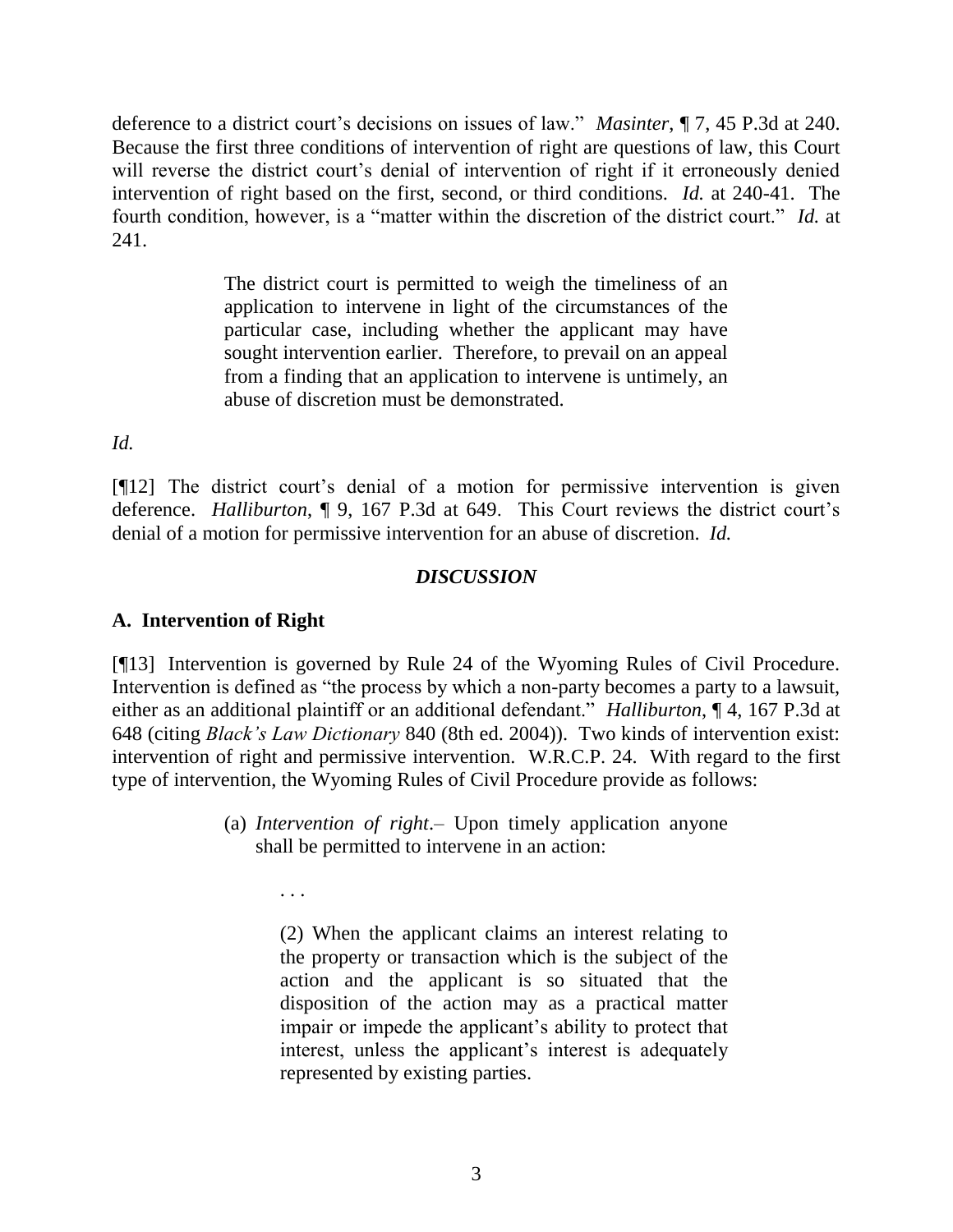W.R.C.P. 24(a)(2). A party seeking to intervene as of right must meet all conditions of W.R.C.P. 24(a)(2). *Halliburton*, ¶ 6, 167 P.3d at 648 (citing *State Farm*, 871 P.2d at 194). A party who fails to meet all the conditions will not be permitted to intervene as of right. *State Farm*, 871 P.2d at 194.

[ $[14]$ ] To satisfy the conditions of W.R.C.P. 24(a)(2), this Court has created a four-part test. *See State Farm*, 871 P.2d at 194. The conditions of the test are: 1) the applicant must claim an interest related to the property or transaction which is the subject of the action; 2) the applicant must be so situated that the disposition of the action may, as a practical matter, impair or impede the applicant's ability to protect that interest; 3) there must be a showing that the applicant's interest will not be adequately represented by the existing parties; and 4) the application for intervention must be timely. *Id.* (citing *James S. Jackson*, 650 P.2d at 286). Intervention of right is construed broadly in favor of intervention. *Sierra Club v. United States EPA*, 995 F.2d 1478, 1481 (9th Cir. 1993) (citing *Scotts Valley Band of Pomo Indians v. United States*, 921 F.2d 924, 926 (9th Cir. 1990)). The first three conditions are issues of law, while the fourth condition is a determination of fact. *State Farm*, 871 P.2d at 194.

#### **i. Timeliness**

[¶15] Because the fourth condition is a determination of fact, it is a threshold issue. *Platte County School Dist. No. 1 v. Basin Elec. Power Coop.*, 638 P.2d 1276, 1278 (Wyo. 1982). An application to intervene may be denied solely on the basis of timeliness. *Id.* Whether an application to intervene is timely is a "flexible" question. *Id.* (citing 7A Wright & Miller, *Federal Practice & Procedure*, § 1916, at 572 (1972); *McDonald v. E. J. Lavino Co.*, 430 F.2d 1065 (5th Cir. 1970)). A determination of whether an application for intervention is timely is within the sound discretion of the trial judge. *Id.* To determine whether an application for intervention is timely, the district court must evaluate the totality of the circumstances. *State Farm*, 871 P.2d at 197 (citing *Curless v. Curless*, 708 P.2d 426, 432 (Wyo. 1985)). In *State Farm*, this Court identified four factors to be used in determining timeliness. *Id.* (adopting factors in *Stallworth v. Monsanto Co.,* 558 F.2d 257, 264-66 (5th Cir. 1977)). These factors are: 1) "the length of time the applicant for intervention knew or reasonably should have known of its interest in the case before the application for leave to intervene was filed"; 2) "the extent of the prejudice that the existing parties to the litigation may suffer as a result of the applicant's failure to seek intervention as soon as the applicant actually knew or reasonably should have known of its interest in the case"; 3) "the extent of the prejudice that the applicant for intervention may suffer if the application is denied"; and 4) "the existence of unusual circumstances militating either for or against a determination that the application is timely". *Id.* 

[¶16] The district court held that after "considering the history and nature of the case at bar, [Proposed Intervenors'] motion is not timely." On examination of the record, this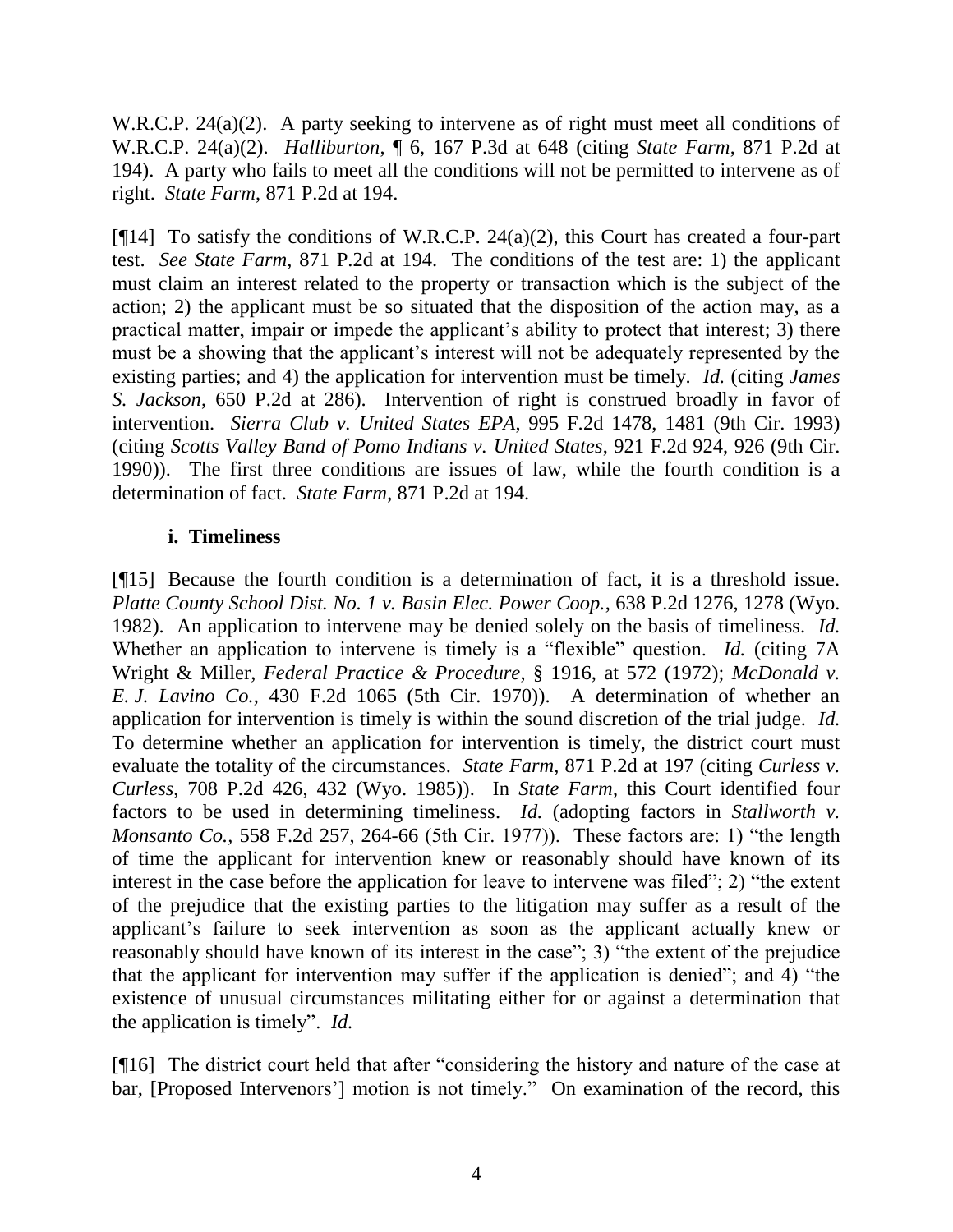Court finds that the district court did not abuse its discretion in holding Proposed Intervenors' Motion to Intervene untimely. Among other things, the district court based its holding on a finding that the application for intervention was untimely because the case had been going on for a number of months before the Proposed Intervenors filed their application. Further, they only filed their application once they heard that the parties were discussing settlement and the Proposed Intervenors suspected that the settlement would not be consistent with the interests of the Proposed Intervenors.

### **ii. Protectable Interest**

[¶17] In evaluating the first two conditions, an applicant seeking intervention of right must present a significant protectable interest. *Platte County*, 638 P.2d at 1279. A significant protectable interest is distinguished from a merely contingent interest, an interest shared by members of the public at large, or a mere concern in the outcome. *Halliburton*, ¶ 6, 167 P.3d at 648 (citing *State Farm*, 871 P.2d at 194; *Platte County*, 638 P.2d at 1279). An applicant seeking intervention of right has the burden of demonstrating a significant protectable interest. *Platte County*, 638 P.2d at 1279.

[¶18] Proposed Intervenors argue that, as land owners within Spring Creek Ranch whose lands are benefited and burdened by the CC&Rs and *Architectural Controls and Design Guidelines* for Spring Creek Ranch, they have a protectable interest in the underlying litigation. According to Article XIV, § 1(b) of the CC&Rs:

> The Architectural Committee and *any Owner shall have the right to enforce by any proceeding at law or in equity all restrictions and conditions imposed by*, pursuant to, or in accordance with the provisions of this Declaration including particularly the provisions of Article VI regarding Use Restrictions and the provisions of Article VII regarding Architectural Control, and *any rules or regulations of the Architectural Committee*.

*Amended and Restated Declaration of Covenants, Conditions and Restriction[s] of Spring Creek Ranch*, Article XIV, § 1(b), at 54 (2001) (emphasis added). The underlying case, however, involves Tips Up's claim against the Board of Directors and Architectural Committee regarding their denial of Tips Up's Preliminary Architectural Plan. It involves the actions of the Board of Directors and Architectural Committee and not, strictly speaking, the enforcement of the CC&Rs.

[¶19] The district court held that the Proposed Intervenors failed to demonstrate "a significantly protectable interest in the subject of the litigation." Clearly, the Proposed Intervenors have a significant protectable interest in the enforcement of the CC&Rs; however, any impact on Proposed Intervenors' property interest by the outcome of the underlying case is contingent. Proposed Intervenors' interests are contingent because the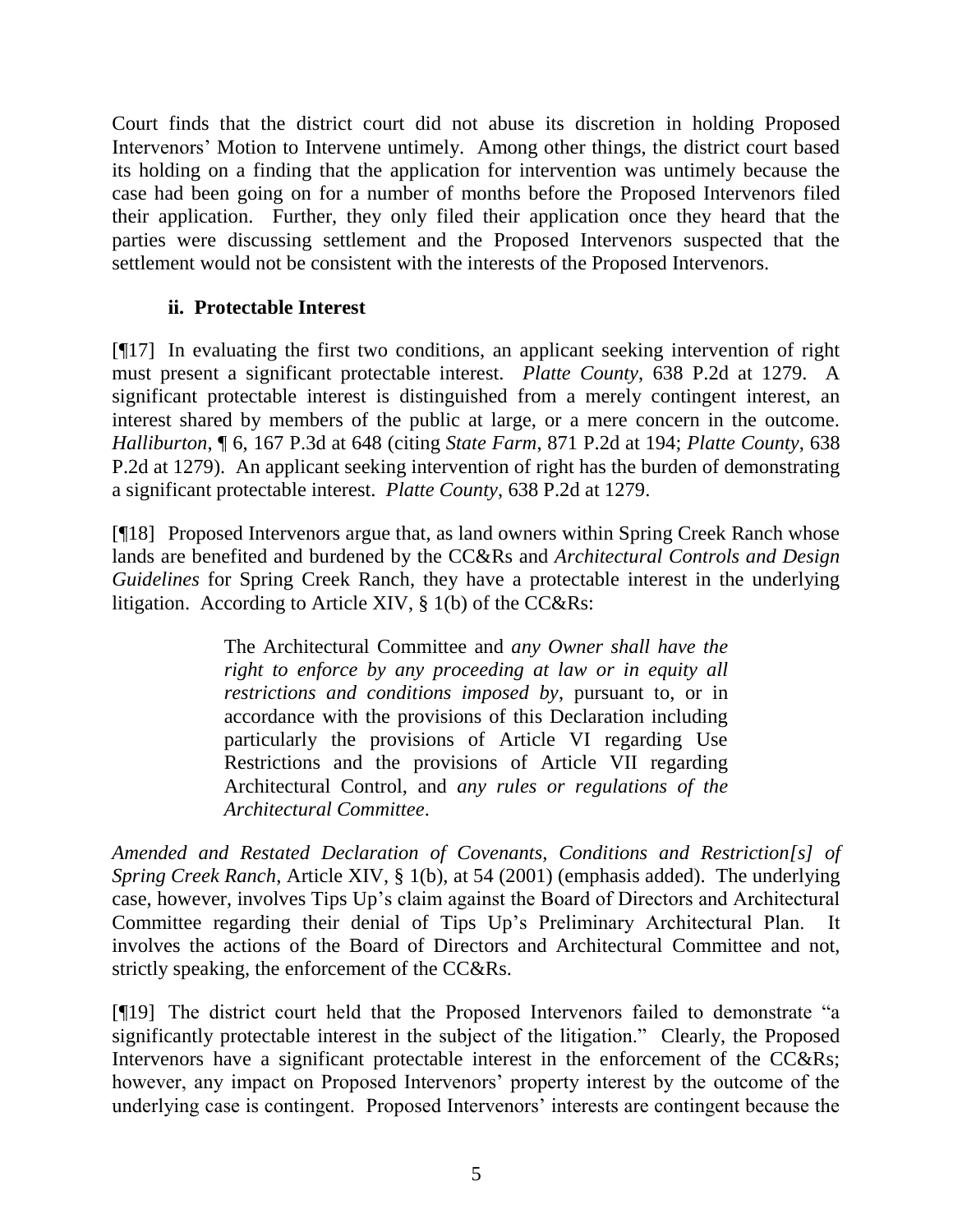underlying case simply involves the Board of Directors' and the Architectural Committee's actions in denying Tips Up's Preliminary Architectural Plan. If the district court finds in favor of Tips Up or a settlement agreement is reached, Tips Up must still proceed through the formal processes required by the CC&Rs and other laws in order to have the full reaches of the Preliminary Architectural Plan approved. During this process, Proposed Intervenors' interests in the enforcement of the CC&Rs become vested. Because Proposed Intervenors' interests are contingent, the district court properly held that they failed to show a significant protectable interest which would be affected by the underlying litigation.

### **iii. Adequacy of Representation**

[¶20] With regard to the third condition, an applicant for intervention must show that his or her significant protectable interest is not adequately represented. The applicant has the burden of showing that his or her interests are not adequately represented by the existing parties. *Oregon Envtl. Council v. Oregon Dep't of Envtl. Quality*, 775 F. Supp. 353, 358 (D. Or. 1991). An intervenor's burden is only minimal in that he or she must only show that his or her interest may not be adequately represented. *Utah Ass'n of Counties v. Clinton*, 255 F.3d 1246, 1254 (10th Cir. 2001). In *Oregon*, the Court adopted three factors from the Ninth Circuit:

> 1) whether the interest of a present party is such that the party will undoubtedly raise the same arguments as the intervenor; 2) whether the present party is capable and willing to make such arguments; and 3) whether the intervenor would offer any necessary elements to the proceedings that the existing parties would neglect.

775 F. Supp. at 358-59 (citing *California v. Tahoe Regional Planning Agency*, 792 F.2d 775, 778 (9th Cir. 1986)). "Where the intervenor and an existing party have the same objective, a presumption of adequacy of representation arises." *Id.* at 359 (citing *American Nat'l Bank & Trust Co. of Chicago v. City of Chicago*, 865 F.2d 144, 148 n.3 (7th Cir. 1989)). A simple difference between a party and an intervenor's motivation in the litigation is not enough to show inadequacy of representation. *Id.*

[¶21] According to Article XIV of the CC&Rs:

Each Owner hereby vests in and delegates to the [Homeowners' Association] or its authorized representatives the right and power to bring all actions at law . . . against Owner or Owners . . . for the enforcement of any covenant violations, and hereby expressly waives any objection to the enforcement in accordance with this Declaration . . . and the rules and regulations of the [Homeowners' Association],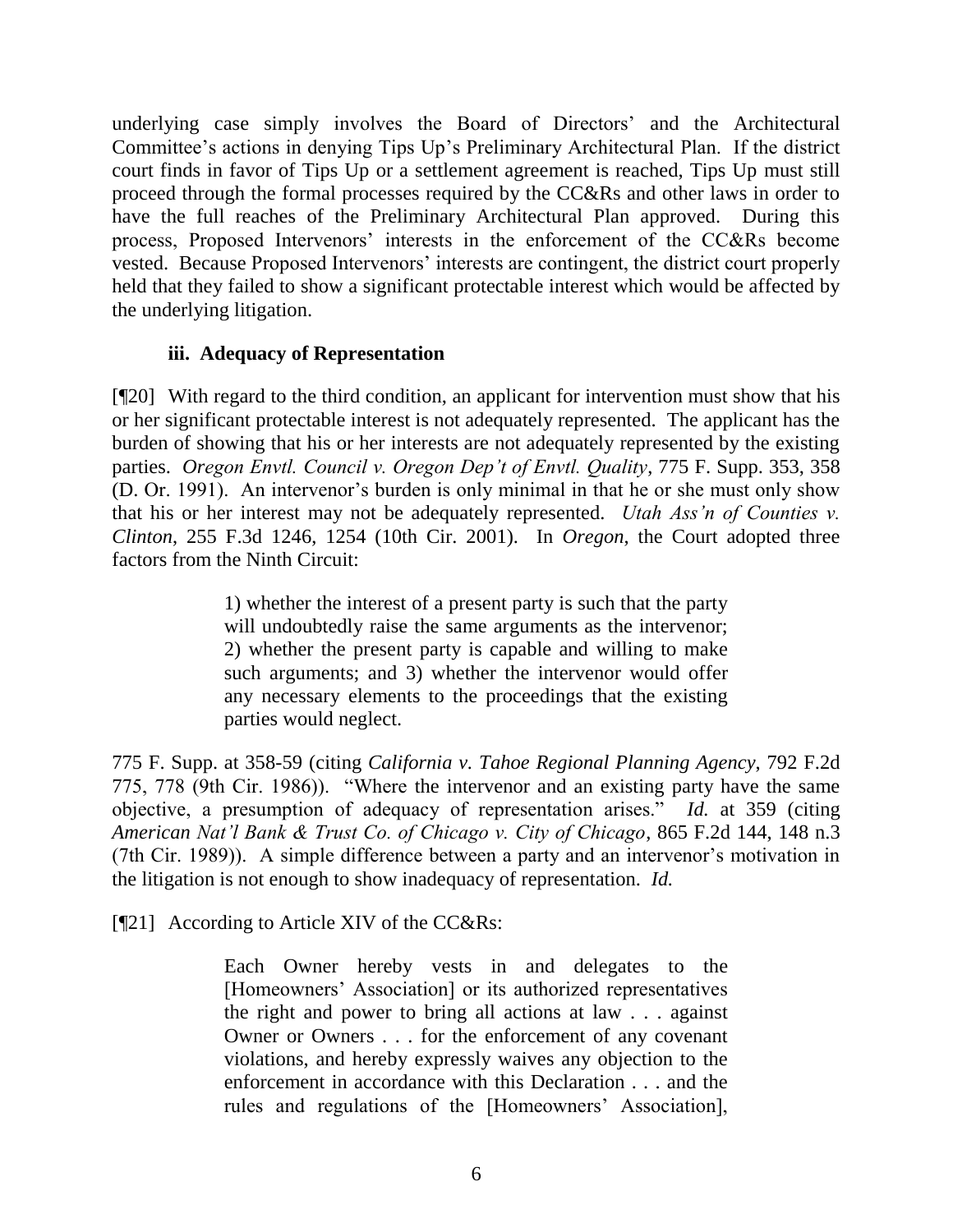whether or not suit is actually filed against the Owner.

*Amended and Restated Declaration of Covenants, Conditions and Restriction[s] of Spring Creek Ranch*, Article XIV, § 1, at 55 (2001). Proposed Intervenors argue: 1) the Board of Directors and Architectural Committee do not adequately represent them; and 2) they have the authority under the CC&Rs to enforce the CC&Rs. *See Amended and Restated Declaration of Covenants, Conditions and Restriction[s] of Spring Creek Ranch*, Article XIV, § 1(b), at 54 (2001). As discussed above, Proposed Intervenors may have the authority to enforce the CC&Rs, but this case is not about enforcement of the CC&Rs. It is about Tips Up's claim against the Board of Directors and Architectural Committee for denying Tips Up's Preliminary Architectural Plan. To the extent that Proposed Intervenors have any significant protectable interest which may be impaired by the trial court's decision to uphold or overturn the denial of the Preliminary Architectural Plan, the Homeowners' Association and Architectural Committee adequately represent that interest. Further, to the extent that the underlying case might actually involve the enforcement of the CC&Rs, Proposed Intervenors, as property owners subject to the CC&Rs, have delegated all authority to the Homeowners' Association and the Architectural Committee in the enforcement of the CC&Rs and representation of them in litigation involving the CC&Rs.

[¶22] The district court held the Proposed Intervenors "fail[ed] to show their rights [had] been or [would] be inadequately represented by the Architectural Committee or the homeowners association (sic)." Proposed Intervenors vested the Homeowners' Association and Architectural Committee with the authority to represent them in the underlying litigation. The Proposed Intervenors failed to demonstrate how the Homeowners' Association and Architectural Committee do not adequately represent them in the underlying litigation. Thus, the district court's decision is in accordance with law.

## **B. Permissive Intervention**

[¶23] Even if an applicant seeking to intervene in a case cannot intervene by right, he or she may be allowed to permissively intervene. Rule 24 of the Wyoming Rules of Civil Procedure reads:

> (b) *Permissive intervention*. – Upon timely application anyone may be permitted to intervene in an action:

> > (2) When an applicant's claim or defense and the main action have a question of law or fact in common. . . . In exercising its discretion the court shall consider whether the intervention will unduly delay or prejudice the adjudication of the rights of the original parties.